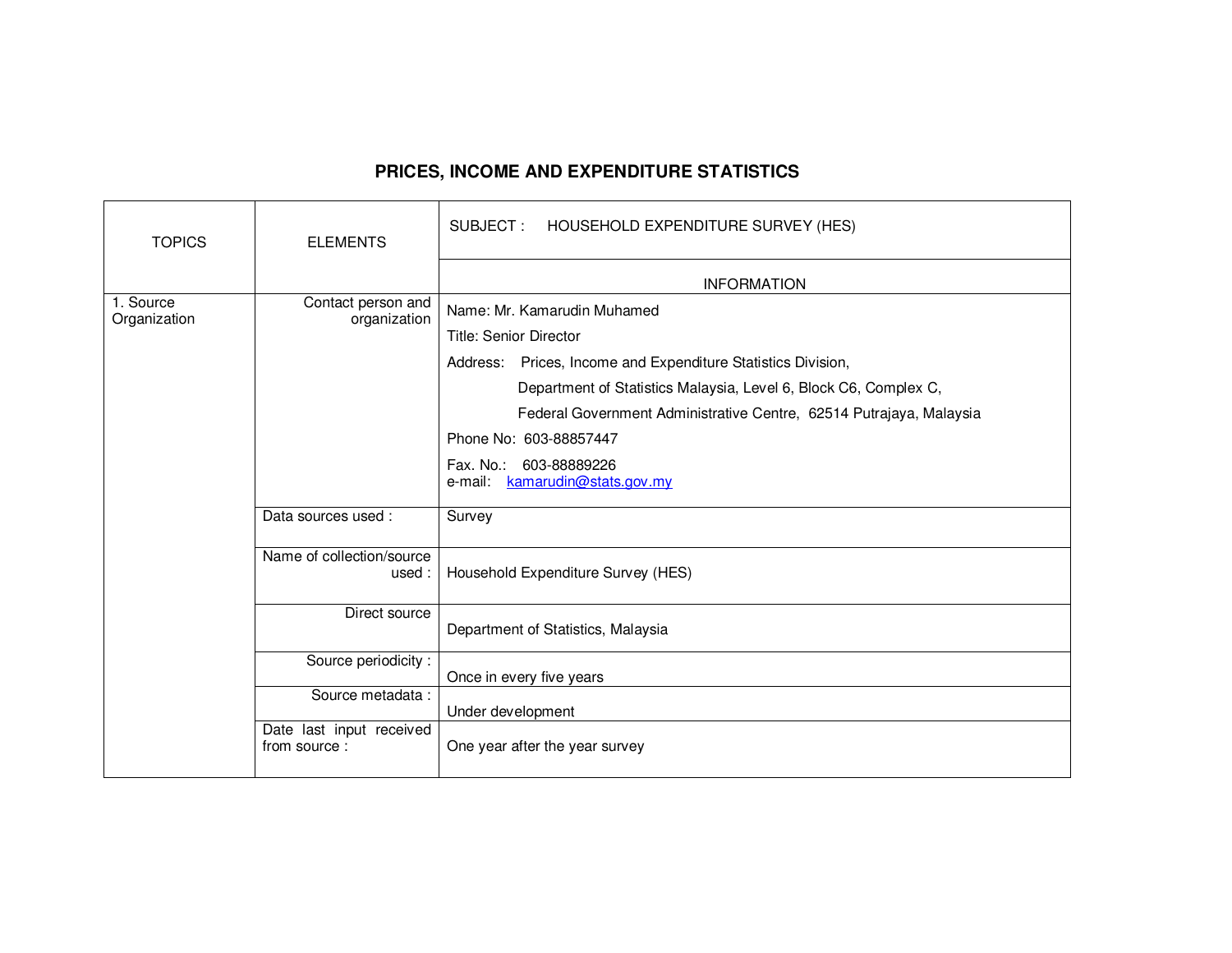| 2. Data<br>Characteristic and<br>Collection           | Variables collected                           | Living Quarters Information<br>$\left( \begin{matrix} 1 \end{matrix} \right)$<br><b>Household Particulars</b><br>2)<br><b>Household Details Expenditures</b><br>3) |
|-------------------------------------------------------|-----------------------------------------------|--------------------------------------------------------------------------------------------------------------------------------------------------------------------|
|                                                       | Sampling                                      | Stratified multi-stage sample design                                                                                                                               |
|                                                       | Periodicity:                                  | Once in every five years                                                                                                                                           |
|                                                       | Reference period :                            | Calendar year                                                                                                                                                      |
|                                                       | Date last updated :                           | Once in every five years                                                                                                                                           |
|                                                       | Link to release calendar :                    | n.a.                                                                                                                                                               |
|                                                       | Other data characteristics<br>and collection: | n.a.                                                                                                                                                               |
| 3. Statistical<br>Population and<br>Scope of the Data | Statistical population :                      | Households                                                                                                                                                         |
|                                                       | Geographical coverage                         | Malaysia                                                                                                                                                           |
|                                                       | Sector coverage :                             | <b>Private Households</b>                                                                                                                                          |
|                                                       | Institutional coverage :                      | n.a.                                                                                                                                                               |
|                                                       | Item coverage                                 | 13 main groups of items based on Classification of Individual Consumption According to<br>Purpose (COICOP)                                                         |
|                                                       | Population coverage                           | Approximately 20,000 Living Quarters                                                                                                                               |
|                                                       | Product coverage                              | n.a.                                                                                                                                                               |
|                                                       | Other coverage:                               | n.a.                                                                                                                                                               |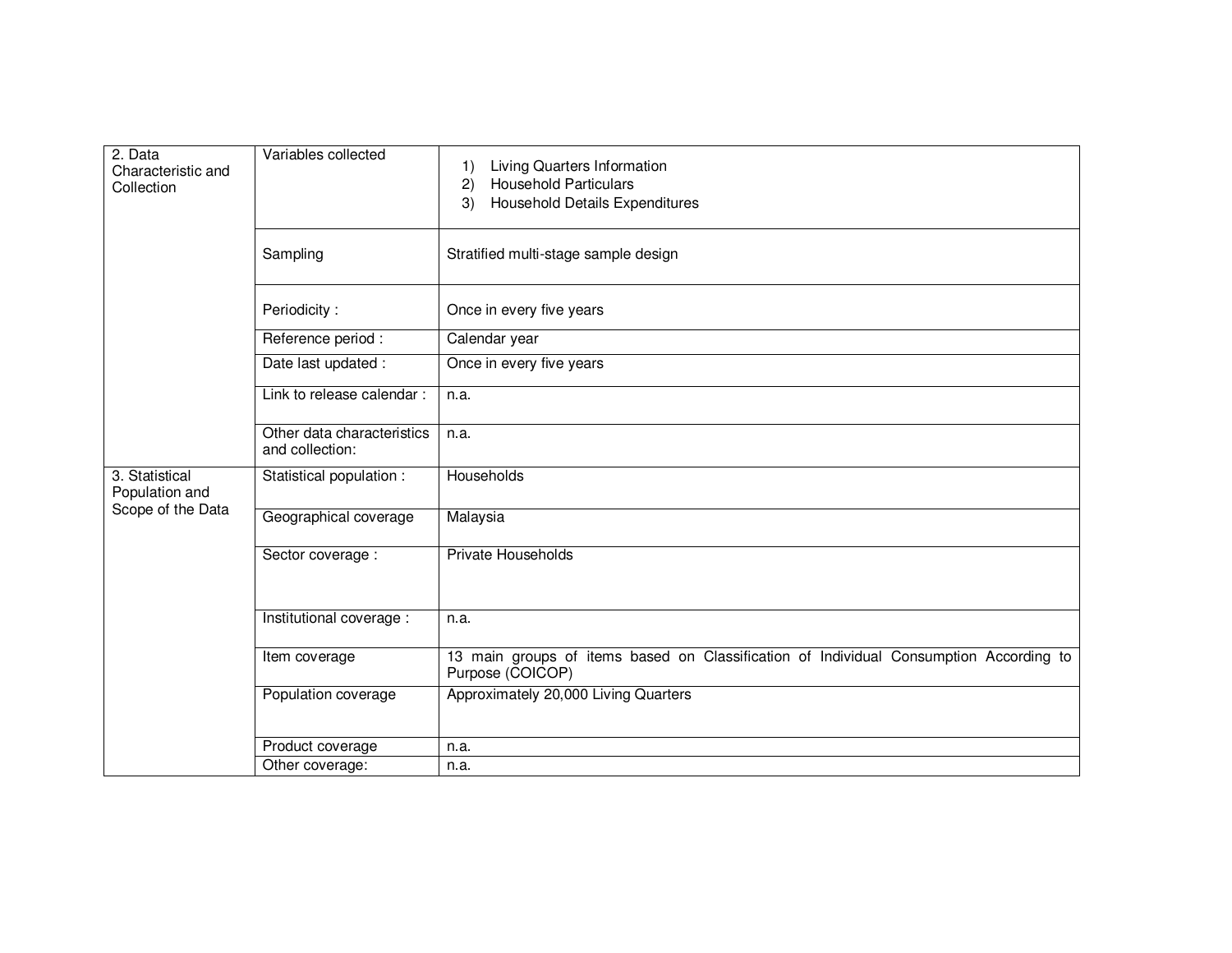| 4. Statistical<br>Concepts and<br><b>Classifications Used</b> | Key statistical concepts<br>used:      | n.a.                                                                                                                                       |
|---------------------------------------------------------------|----------------------------------------|--------------------------------------------------------------------------------------------------------------------------------------------|
|                                                               | <b>Classifications used</b>            | 1) Classification of Individual Consumption According to Purpose (COICOP) based on A System<br>of National Accounts, 1993, Series M, no.84 |
|                                                               |                                        | 2) Malaysia Standard Classification of Occupations (MASCO 1998)                                                                            |
| 5. Statistical<br>Computation and<br>Dissemination            | Aggregation of<br>consolidation:       | <b>State and National Level</b>                                                                                                            |
|                                                               | Estimation:                            | n.a.                                                                                                                                       |
|                                                               | Imputation                             | n.a.                                                                                                                                       |
|                                                               | Transformations:                       | n.a.                                                                                                                                       |
|                                                               | Validation                             | Structure, consistency, range and logical checks                                                                                           |
|                                                               | Index type                             | n.a.                                                                                                                                       |
|                                                               | Weights                                | n.a.                                                                                                                                       |
|                                                               | Seasonal adjustment :                  | n.a.                                                                                                                                       |
|                                                               | Other computation and<br>adjustments : | n.a.                                                                                                                                       |
|                                                               | Dissemination formats:                 | Printed and digital                                                                                                                        |
| 6. Other Aspects                                              | Recommended uses and<br>limitations    | a) Supply for CPI weights                                                                                                                  |
|                                                               |                                        | b) Study of expenditure pattern for researcher                                                                                             |
|                                                               | History                                | i. First survey was conducted in year 1957/58 for Peninsular Malaysia, 1967/68 for Sarawak and<br>1968/69 for Sabah                        |